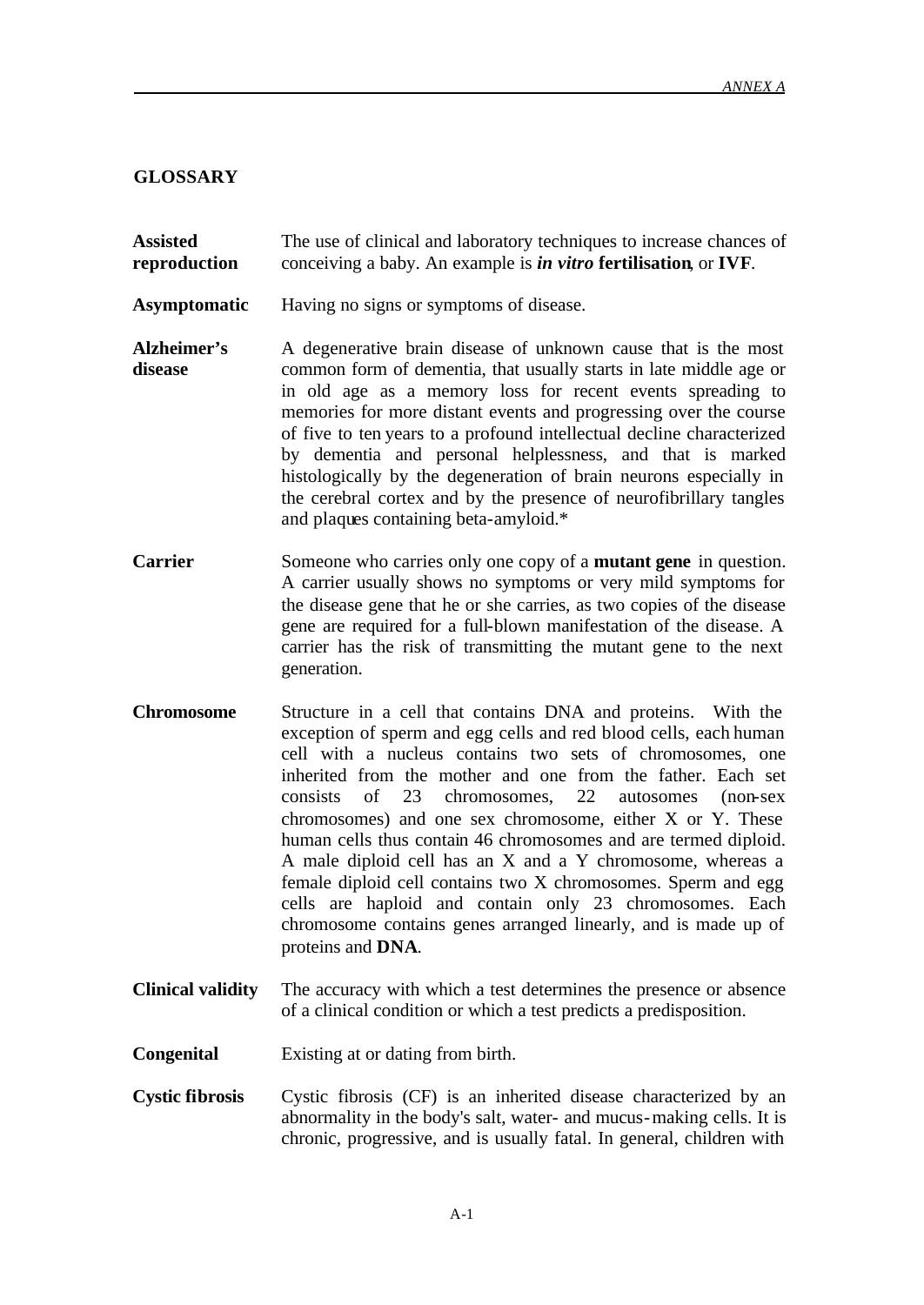CF live into their 30s. Children with CF have an abnormality in the function of a cell protein called the cystic fibrosis transmembrane regulator (CFTR). CFTR controls the flow of water and certain salts in and out of the body's cells. As the movement of salt and water in and out of cells is altered, mucus becomes thickened. The thickened mucus can affect many organs and body systems including:

- respiratory sinuses and lungs
- digestive pancreas, liver, gallbladder, intestines
- reproductive more so in the male, where sperm-carrying ducts become clogged
- sweat glands  $*$
- **Diagnostic chain** The chain of events or procedures that begins from the collection of sample and ends with a diagnosis based on analyses of the sample.
- **DNA** DNA, or deoxyribonucleic acid, is the hereditary material in humans and almost all other organisms. Each DNA is a linear molecule made up of nucleotides or bases. There are four different types of bases in DNA and the order in which these bases are arranged determines the protein to be formed.

Each individual's body contains an identical set of DNA in nearly all of its cells. A great fraction of cellular DNA is located in the cell nucleus (where it is called nuclear DNA), while the remaining can be found in the mitochondria (where it is called mitochondrial DNA).

- **Down's syndrome** A congenital condition characterized by moderate to severe mental retardation, slanting eyes, a broad short skull, broad hands with short fingers, and by trisomy of the human chromosome numbered 21.\*
- **Duchenne muscular dystrophy** A severe progressive form of **muscular dystrophy** of males that appears in early childhood, affects the muscles of the legs before those of the arms and the proximal muscles of the limbs before the distal ones, is inherited as an X-linked recessive trait, is characterized by complete absence of the protein dystrophin, and usually has a fatal outcome by age 20.\*
- **Early-onset** The early manifestation or occurrence of a disease normally characterised by delayed development. For example, Alzheimer's disease usually occurs in late middle-age years or old age, but early-onset Alzheimer's disease may occur in early middle-age years.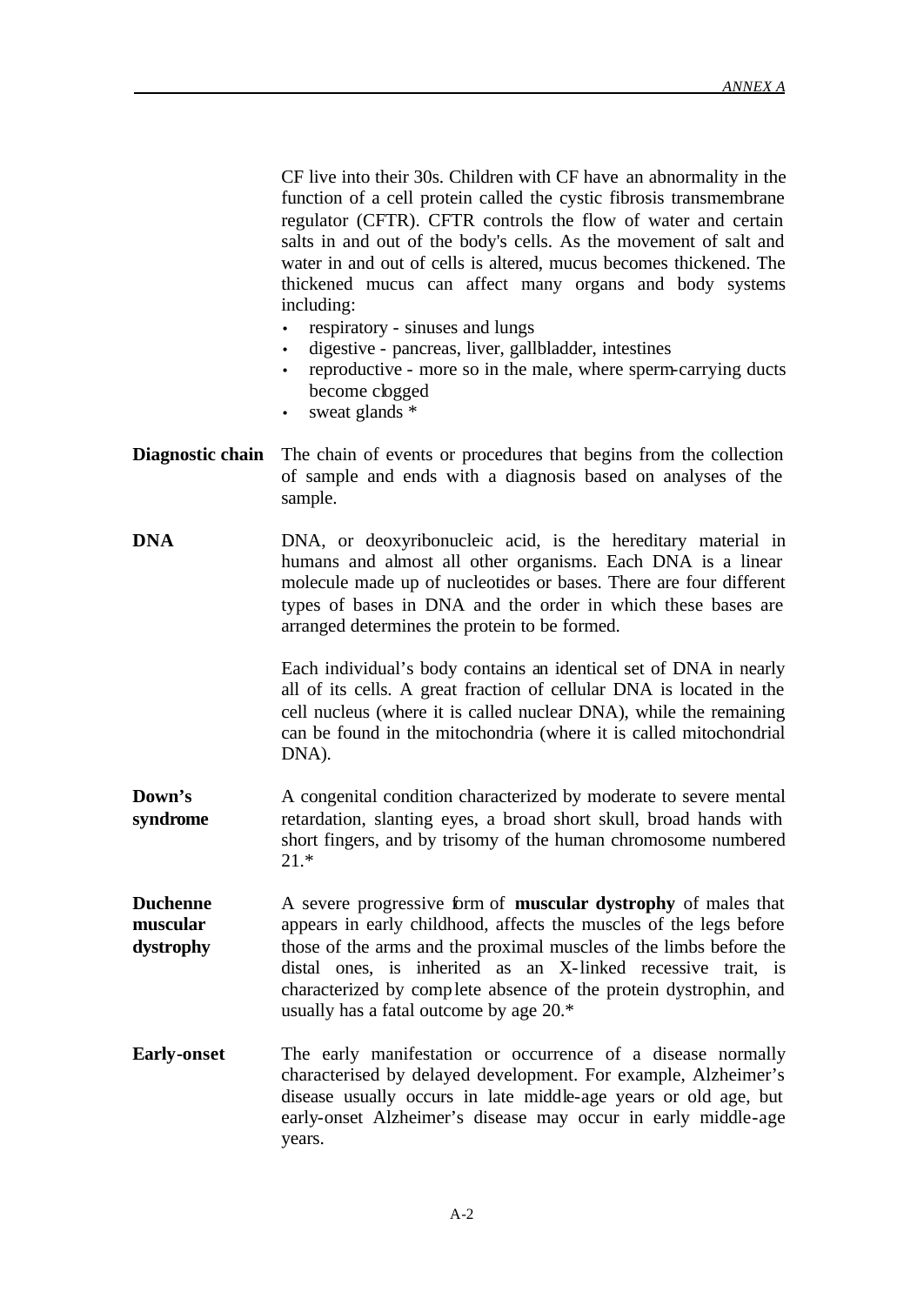**Familial adenomatous polyposis** A disease of the large intestine that is marked by the formation especially in the colon and rectum of numerous adenomatous polyps which typically become malignant if left untreated, that may be either asymptomatic or accompanied by diarrhoea or bleeding, and that is inherited as an autosomal dominant trait.\*

- Gene A gene is the basic physical and functional unit of heredity. It is made up of DNA which carries instructions to make molecules of **RNA** and proteins. Every person has two copies of each gene, one inherited from each parent. Most genes are commonly found in all people, but about one percent of each person's **genome** is slightly different from that of another. The slight difference is what makes people physically unique.
- **Gene therapy** Treatment of a genetic disorder by inserting functional genes in order to replace, supplement, or manipulate the expression of nonfunctional or abnormal genes. Gene therapy has thus far only advanced into clinical trials and is not yet an established therapy.
- **Genetic variant** Genetic variance is the differences in **phenotypes** and **genotypes** in a population.
- **Genome** The complete set of genetic instructions for making an organism is called its genome. The genome contains the master blueprint for all cellular structures and activities for the lifetime of the cell or organism. Found in every nucleus of a person's many trillions of cells, the human genome consists of tightly coiled threads of DNA and associated protein molecules, organised into structures called chromosomes.
- **Genotype** A specific set of alleles (variant forms of a gene) at particular position on the chromosome.
- **Germ cell (Germline)** The cell (or cell line) from which sperm and egg (gametes) are derived.
- **Glucose-6 phosphate dehydrogenase deficiency** A hereditary metabolic disorder affecting red blood cells that is controlled by a variable gene on the X chromosome, that is characterized by a deficiency of glucose-6-phosphate dehydrogenase conferring marked susceptibility to haemolytic anaemia which may be chronic, episodic, or induced by certain foods (as broad beans) or drugs (as primaquine), and that occurs especially in individuals of Mediterranean or African descent.\*
- **Haemoglobin** The substance inside red blood cells which binds oxygen molecules and transport them from the lungs to other tissues.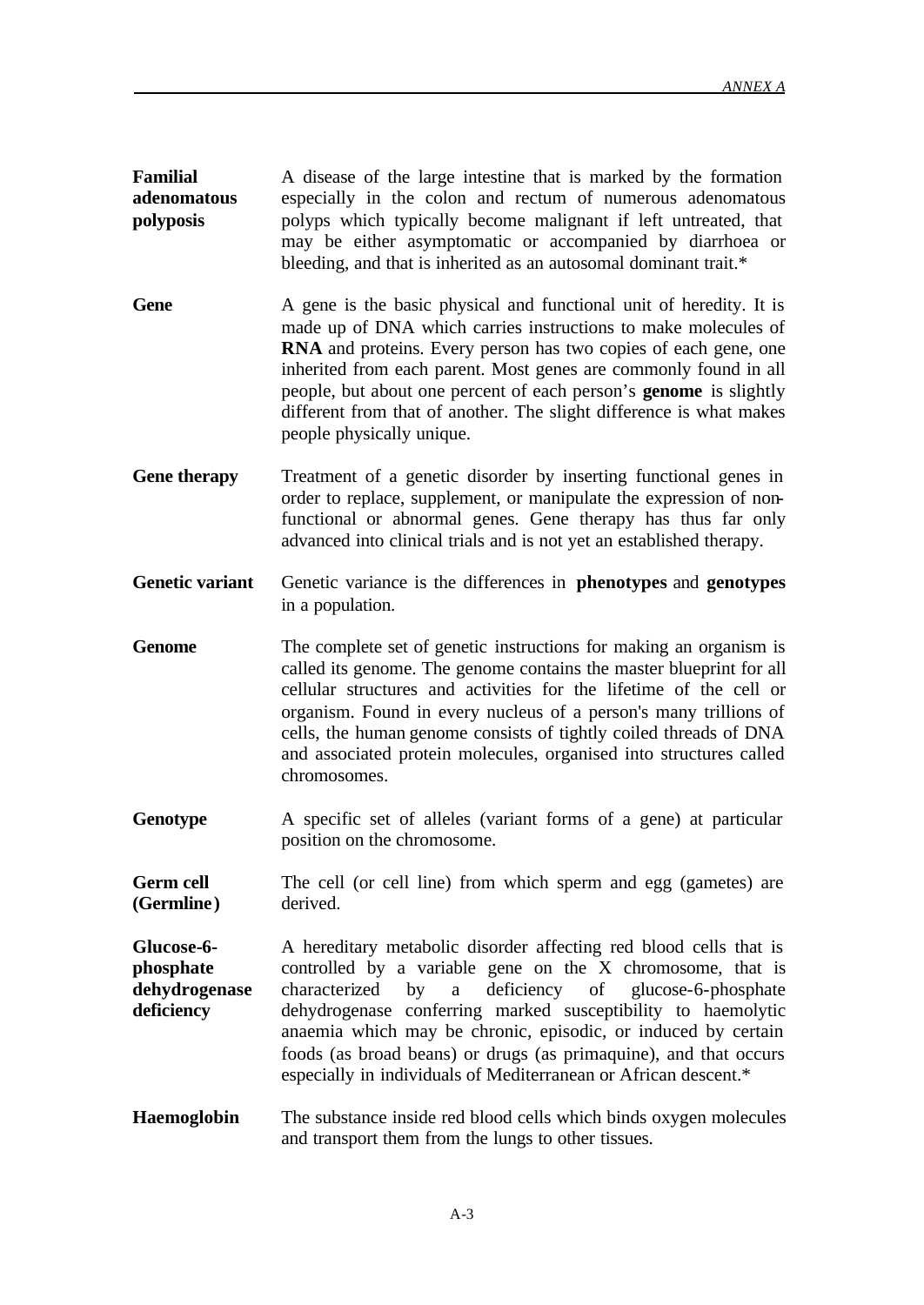- **Haemophilia** A sex-linked hereditary blood defect that occurs almost exclusively in males and is characterized by delayed clotting of the blood and consequent difficulty in controlling haemorrhage even after minor injuries.\*
- **Huntington's disease** A progressive chorea that is inherited as an autosomal dominant trait, that usually begins in middle age, that is characterized by choreiform movements and mental deterioration leading to dementia, and that is accompanied by atrophy of the caudate nucleus and the loss of certain brain cells with a decrease in the level of several neurotransmitters.\*
- **Hypothyroidism** Deficient activity of the thyroid gland; *also***:** a resultant bodily condition characterized by lowered metabolic rate and general loss of vigour.\*
- **Immunogenetic**  The genetic makeup of the immune system of an individual.

**status**

**Institutional Review Board (IRB)** A committee appointed by an institution to review the ethical standards of biomedical research proposals.

- *In vitro* **fertilisation (IVF)** A clinical and laboratory procedure whereby the eggs and sperms from a couple are extracted and fertilised outside their bodies. Such a procedure is a kind of assisted reproduction aimed at increasing the chances of a couple conceiving a baby.
- **Jaundice** A yellowish pigmentation of the skin, tissues, and certain body fluids caused by the deposition of bile pigments that follows interference with normal production and discharge of bile (as in certain liver diseases) or excessive breakdown of red blood cells (as after internal haemorrhage or in various haemolytic states).\*
- **Karyotype** The chromosomes of a cell can be stained by a dye to become observable under the microscope and to display characteristic banding patterns. The analysis of a set of chromosomes arranged in corresponding sizes and banding patterns is called a karyotype.
- Late-onset The development of a hereditary disorder beginning only in late childhood or adulthood.
- **Metabolite** A product of biochemical processes in a cell or organism.
- **Muscular dystrophy** Any of a group of hereditary diseases characterized by progressive wasting of muscles.\*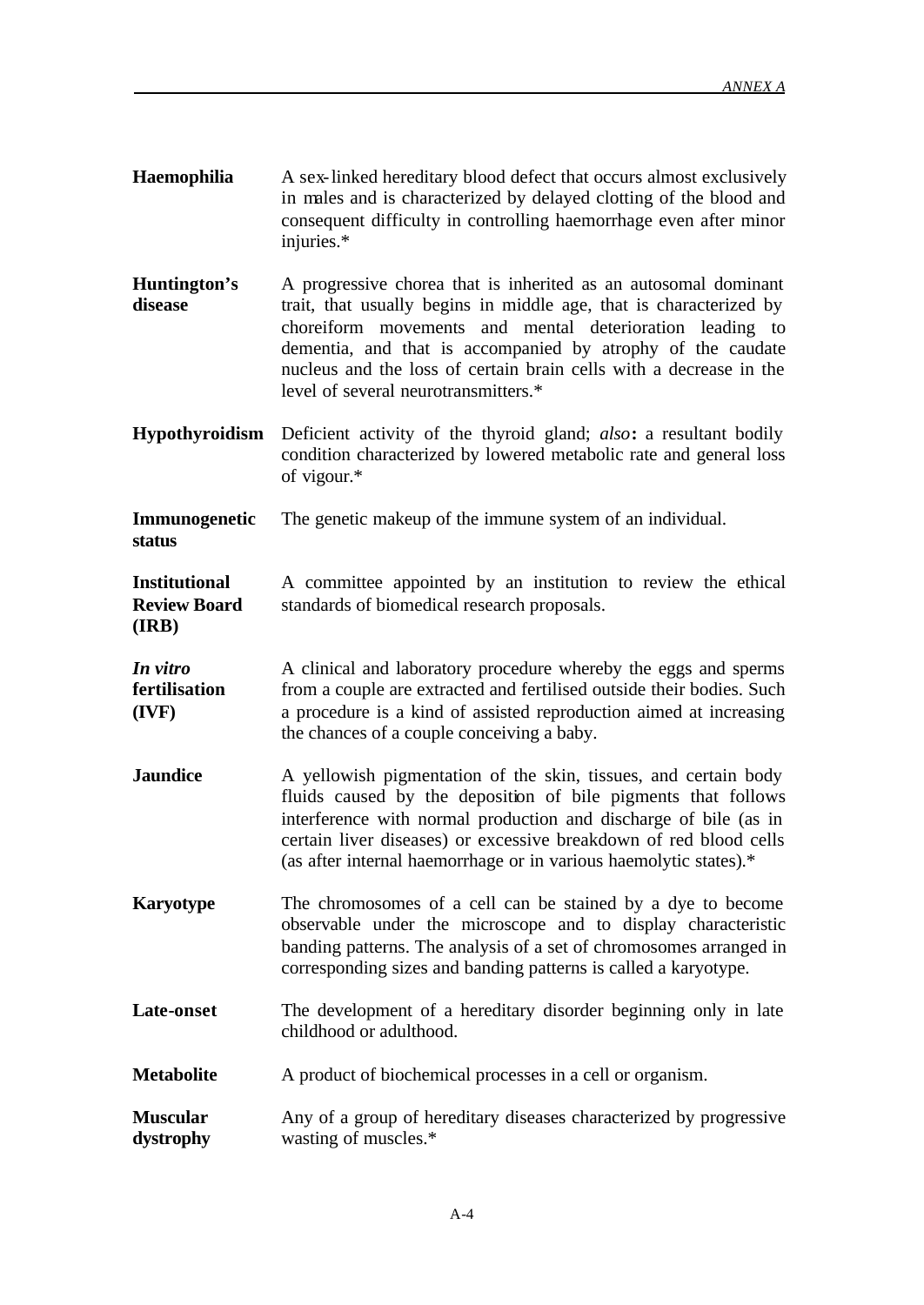**Mutation** A gene mutation is a permanent change in the DNA sequence that makes up a gene. It ranges in size from one DNA base to a large segment of a chromosome.

> Gene mutations can be inherited from a parent or acquired during a person's lifetime. If a mutation occurs in an egg or sperm cell during a person's life, there is a chance that the person's children will inherit the mutation.

> Most mutations do not cause genetic disorders. For example, some mutations alter a gene's DNA base sequence but don't change the function of the protein made by the gene.

- **Neonatal** Of, relating to, or affecting the newborn and especially the human infant during the first month after birth.
- **Phenotype** The observable characteristics of the expression of a gene.

**Preimplantation genetic diagnosis (PGD)** A procedure whereby early embryos created by IVF are evaluated to determine the presence of one or more genetic conditions. It is then followed by the selection and implantation of unaffected embryos into the uterus.

- **Preimplantation tissue typing** A procedure whereby early embryos created by IVF are tested for tissue compatibility with an existing sibling. This is then followed by the selection and implantation of tissue compatible embryos into the uterus with the aim of bringing about the birth of a child who can provide a matched tissue donation. It can be used as the sole clinical objective or in combination with PGD to avoid a serious genetic condition in the resulting child.
- **Prenatal genetic diagnosis** Tests performed during pregnancy to determine if a foetus is affected with a particular genetic disorder.
- **Presymptomatic testing** Testing of an asymptomatic individual to determine if the individual has inherited a defect in a specific gene for a late-onset disease which confers on him or her an almost 100% risk of developing the disease at a later stage in life.
- **Protein** Large and complex molecules that play many critical roles in the body. They do most of the work in cells and are required for the structure, function and regulation of the body's tissues and organs.
- **RNA** RNA, or ribonucleic acid, is mainly involved in the translation of genetic information coded in DNA to make protein molecules in the cell.